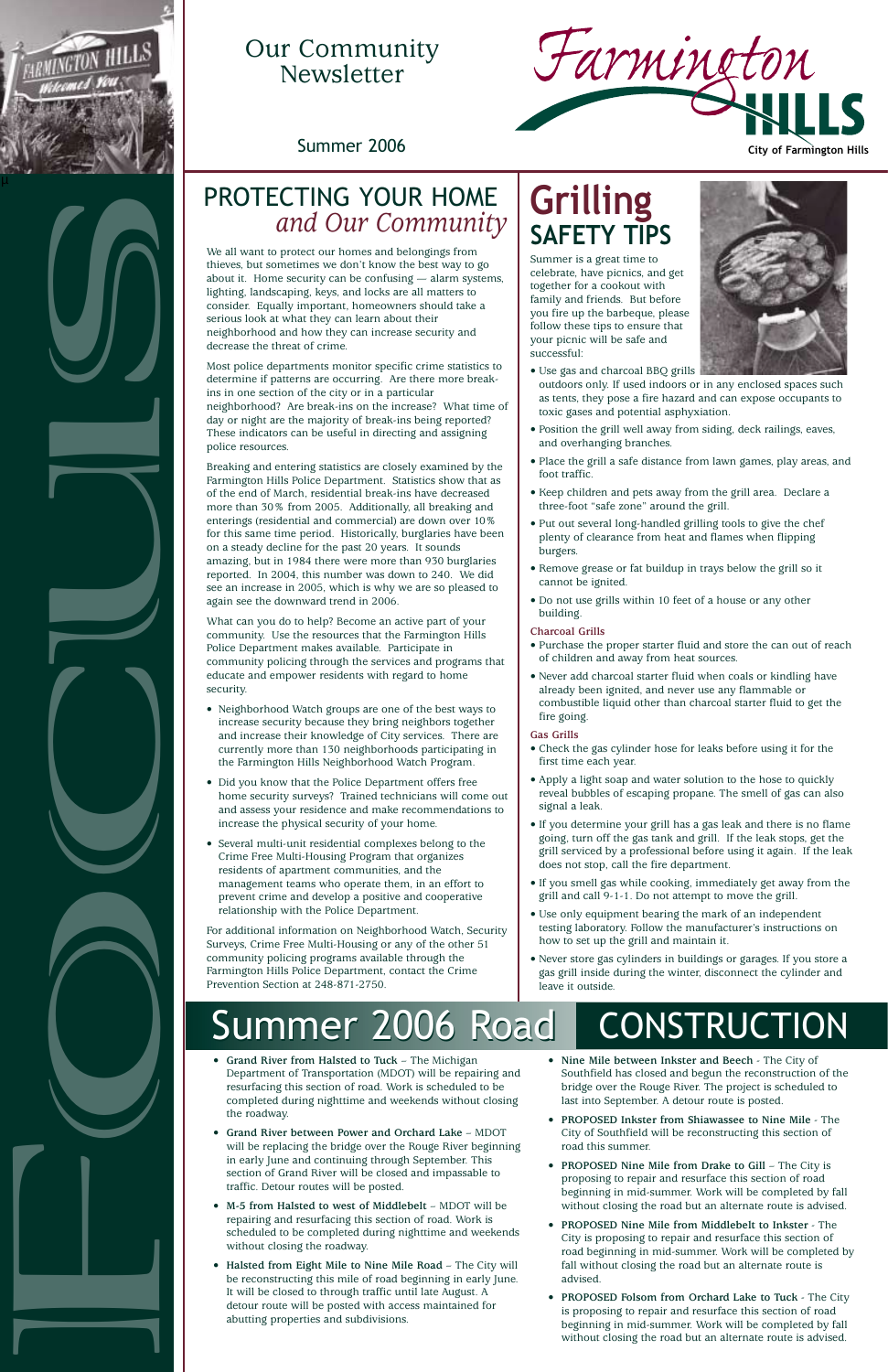# Clerk's Office

#### **DOOR TO DOOR SOLICITORS:**

Summer is the season for door-to-door solicitors. Any person conducting door-to-door solicitation must be licensed with the City and have picture identification (either from the City or the group they sponsor); except for those groups that are exempt from licensing provisions (only allowed under certain criteria such as persons soliciting within three miles of their residence for educational, charitable (501.C.3), religious or youth organizations including Jehovah Witnesses, Girl/Boy Scouts, Lions Club, Knights of Columbus, newspaper distributors, etc.)

Persons may solicit between the hours of 10:00 a.m. and 8:00 p.m. only. We ask that exempt parties also adhere to these hours. There are certain environmental and political groups that are exempt from the City's licensing provisions, however, they are still required to have picture ID and are asked to comply with local time requirements.

If you do not wish to have solicitors come to your door, you may post a "No Soliciting" sign on your property. Solicitors are not permitted to solicit on property with a "No Soliciting" sign.

Please be advised that State law dictates that we cannot prohibit solicitation in Farmington Hills, but licensed solicitors must adhere to City ordinance requirements. If you experience an adverse situation with a solicitor or have any complaints, please contact the Police Department and/or the City Clerk's Office and be able to identify the party's name and group they are associated with, if possible.

#### **2006 ELECTION SCHEDULE**

Primary Election Tuesday, August 8, 2006<br>
General Gubernatorial Election Tuesday, November 7, 2006 General Gubernatorial Election

#### **NEW ELECTION EQUIPMENT**

The City received new election equipment last fall through a grant from the State and Federal Government. This optical scan technology is similar to what has been used for the last 15 years. The biggest change is that instead of connecting an arrow to cast a vote, you will now fill in an oval. All other processes remain the same. If you would like to see the new equipment prior to the election or actually cast a sample ballot, stop by City Hall and we'll be happy to assist you in this process.

#### **ARE YOU REGISTERED TO VOTE?**

You must be registered 30 days prior to Election Day in order to be eligible to vote. If you move to a new community, you must re-register under your new address in order to vote.

#### **ABSENTEE VOTER BALLOTS**

You are eligible for an absentee ballot if you meet any of the following criteria:

- 60 years of age or older
- Physically unable to attend the polls without assistance of another
- Appointed as a precinct worker in a precinct other than your own
- Expect to be absent from the community in which you are registered on election day
- Cannot attend the polls because of the tenets of your religion
- Cannot attend the polls because you are confined to jail awaiting arraignment or trial

#### **Important Note especially for students away at college or residents temporarily out-of-state:**

Please be aware that if you register to vote by mail, you are **not eligible** to vote by absentee ballot in your first election and must vote in person. This does not apply to anyone 60 years of age or older. If you have any questions about your eligibility for an absentee ballot, please call the Clerk's Office at 248-871-2418.

#### **ABSENTEE BALLOT APPLICATIONS HAVE A NEW LOOK!**

Applications for absentee ballots now have a fold-over version so the voter can simply complete the application and then fold the form over and adhere with a small piece of tape. Postage is still required if you are mailing the form back to us, but you no longer need to put it in an envelope.

Applications for absentee ballots for the August Primary and November Gubernatorial Elections will automatically be mailed to ALL persons who are 60 years of age or older and to handicapped persons who have requested an application. This is a dual application that covers **both** the August and November Elections. Please be sure to check the appropriate boxes indicating the election(s) for which you would like an absentee ballot and return the application either in person or by mail to the City Clerk's Office any time after May 25, 2006. You may have already received this application. If not, it will be coming to you shortly.

#### **DROP BOX REMINDER**

Place the tank at the curbside with your normal trash. Place it upside down with the valve in the full open position to empty any remaining propane

> There is a drive-up drop-box for all election materials located in the median (west of the Federal mail boxes) on Eleven Mile Road between Police Headquarters and City Hall. This box is green and has the City logo on the front. Avoid parking, walking, and inclement weather by using the drop box, which is emptied several times a day.

#### **PASSPORTS**

New legislation takes effect at the end of December 2006 that requires passports for travel anywhere outside of the U.S., including Canada. Yes, this means from Detroit to Windsor! The City Clerk's office now processes passport paperwork, which is then sent to the Federal government for issuance. Complete details on obtaining a passport can be found on the City's website at www.ci.farmington-hills.mi.us or by calling the City Clerk's office at 248-871-2410.

# $\mathbf{F}$

# *Rubbish & Recycling* REMINDERS

### **GOT BINS? Recycling for New Residents**

If you're new to Farmington Hills, you may not know that our residents recycle more than 30% of their household waste through curbside recycling and composting programs. In 1991 when the recycling program first started, green recycling bins were issued to all single family homes in Farmington Hills. Now, bins are delivered only to newly constructed homes as they become occupied.

When a home changes owners, the bin is supposed to stay with the house. Unfortunately, many bins get lost or packed up when someone moves. So, the City offers replacement bins for \$10.00 at the Treasury Department in City Hall. (Separately, lids are available for \$3.00 and containers for \$7.00.)

Recycling is picked up on the same day as your regular garbage and should be out at the curbside by 7:00 a.m. For a Curbside Recycling Guidelines sheet with a detailed list of what can be recycled, visit our City website at www.ci.farmington-hills.mi.us or call the DPW at 248-871-2850.

If you already have a green bin and aren't using it, dust it off and join your fellow Farmington Hills residents who diverted **over 10,000 tons** of recyclables and yard waste from the landfill last year. By the way, if one bin isn't enough for all your recycling needs, you're welcome to purchase an additional bin and put both out at the curb on your pickup day.

#### **Yard waste bags no longer offered**

After the current supply is gone, the City of Farmington Hills will no longer sell yard waste bags. Yard waste bags were first offered to residents when yard waste guidelines were new and bags were hard to find. They are now easily available for competitive prices at retail outlets throughout the City.

Brown paper yard waste bags actually decompose along with yard waste to become part of the finished compost. From early April through the end of November, compost is available free to residents (no commercial usage is allowed) at the compost pickup facility at 12 Mile and Drake. Please bring your own containers and your driver's license as proof of residency if a park ranger is present. Compost can be used with soil in flower beds, as a top soil for new sod or seed, or on lawns instead of chemical fertilizers. If you have questions about compost or yard waste, call the DPW at 248-871-2850.

#### **Holiday Garbage Delays**

Garbage collection will *not* be scheduled on Tuesday, July 4th due to the Independence Day holiday. Garbage will be picked up one day late the rest of that week with Friday's collection made on Saturday. Regular pickup will occur on Monday, July 3rd.

Garbage collection will *not* be scheduled on Monday, September 4th due to the Labor Day holiday. Garbage will be picked up one day late that entire week with Friday's collection made on Saturday.

To ensure pickup, please have your garbage at the curbside by 7:00 a.m. For future reference, there are six holidays during the year when garbage collection is not scheduled: New Year's Day, Memorial Day, Fourth of July, Labor Day, Thanksgiving Day, and Christmas Day. If you have questions about garbage, recycling, or yard waste, call the DPW 248-871-2850.

#### **Propane Tank Disposal**

Summer grilling means an increase in the usage and disposal of propane tanks. It's best to empty a propane tank by using up the contents, but if a tank still contains propane, it must be disposed of safely. Here are some disposal options:

Divert your tank from the landfill. For a fee of \$5 per tank (partially full or empty), Progressive Lift Truck at 33900 Nine Mile Road in Farmington will take the tank and refurbish it for reselling. For further info, call 248-477-0650.

Take the tank to a Hazardous Materials Drop-off Day. Tanks will be accepted either full or empty at all HazMat collection sites.

If you have questions, call the DPW at 248-871-2850.

# *Tips for a* **Healthy Lawn**

You can have a healthy lawn and also be environmentally responsible. Lawn care experts offer the following tips:

- Select slow-release and low or no-phosphorus fertilizers.
- Have your soil tested to make sure you're using the proper fertilizer.
- Mow your grass high to promote root growth and shade out weeds.
- Leave a no-fertilizer buffer zone of 10 25 feet if your property is next to water.
- Sweep up fertilizer from paved surfaces and put it back onto the lawn. Do not sweep it into the storm sewer where it heads straight to the local waterway.
- Avoid weed and feed combinations which add unnecessary herbicides, spot treat weeds instead.
- Rake a half-inch of compost into your lawn to add nutrients and build fertile soil instead of using fertilizers.

For more tips on environmentally-friendly lawn care, visit www.healthylandscapes.com.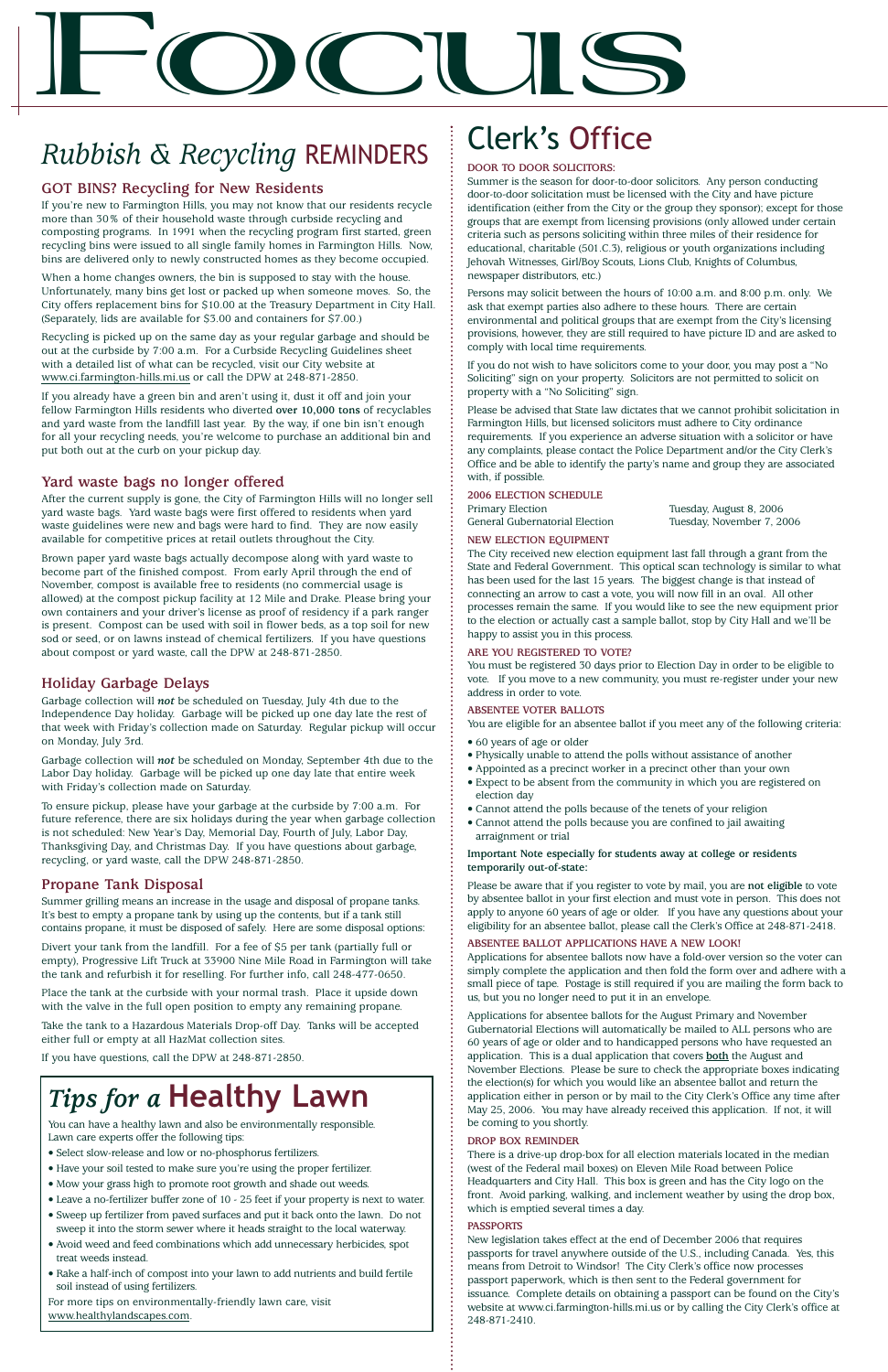# **Cultural arts programs** heat up this summer

#### **"Stars in the Park" free summer concert series begins in June**

This summer's *Stars in the Park* series features many new and exciting groups as well as community favorites. From Caribbean music to oldies to jazz, there will be something for everyone. The *Stars in the Park* concerts take place on Thursdays at 7:30 p.m. at the Heritage Park outdoor amphitheatre. Bring a blanket or lawn chair and picnic dinner. Rainout location for most concerts is the Costick Center. There is no concert on July 20.

- JUNE 15 Farmington Community Band The area's own 65-piece band performs a variety of favorites. JUNE 22 Murphy's Law - New this year!
- An eclectic mix of rock, country, jazz, and pop.
- JUNE 29 Roots Vibration New this year! A musical "Caribbean force" that sizzles with energy.
- JULY 6 Rock and Soul New this year! Favorite rockin' oldies that will have you dancing on the lawn.
- JULY 13 Mark Nilan & Alfie Zappacosta New this year! Mark Nilan is an Academy Award-winning musician, composer and musical technician; Alfie Zappacosta is Canada's number one smooth jazz superstar.
- JULY 27 Farmington Community Jazz Band Musicians from the FCB perform your favorite jazz standards.
- AUG. 3 Jeremy Kittel Acoustic Trio The U.S. Scottish Fiddling Champion is back from performances with the DSO and at Lincoln Center. An eclectic combination of Celtic and jazz music.



AUG. 10 Farmington Community Chorus More than 80 voices, backed by talented instrumentalists, perform a mix of pop, jazz, and classical vocal music with a love theme.



## **Art on the Grand, July 21-23 in Downtown Farmington**

Art on the Grand returns this summer to the Farmington Founders Festival in a newly expanded location on Grand River, west of Farmington Road in Memorial Park. Art on the Grand features the works of both local artists and artists from around the country, in a wide variety of media including painting, fiber,

jewelry, photography, wood, sculpture, glass, and ceramics. An interactive art fair, Art on the Grand offers its visitors the opportunity to stroll the artwork while enjoying live musical performances, a free art activity tent for children, artist demonstrations, and artistic face painting by Lovely the Clown. For details, call the Cultural Arts Division at 248-473-1857.



Brighten up a summer day with an activity sponsored by the City of Farmington Hills Senior Division located at the Costick Center, 28600 Eleven Mile Road between Middlebelt and Inkster. Area adults 50 & better are invited to stop by and join us for a trip, program or class. For information, call 248-473-1830.

- Pies will be baked at the Costick Center on July  $19 21$  from  $1 5$  p.m.
- Pies will be sold on July 21 23 (times will vary) at the Farmington Area Founders Festival at the site of Art on the Grand.
- Learn about Alzheimer's disease and its legal, emotional and practical considerations at a workshop to help caregivers make the right decision on June 7 from 6 – 8:30 p.m. Pre-register by June 6. No fee.
- Join us for a boxed lunch and a Walk in the Park on June 13 from 11:30 a.m. –1:30 p.m. in beautiful Heritage Park. Bring along binoculars or a camera and wear comfortable shoes. Pre-register by June 12. Fee is \$4.
- People over age 65 take 33% of all prescription drugs. For Your Health Use Medicines Wisely teaches us about medication safety on June 20 at 10:30 a.m. Pre-register by June 19. No fee.
- Kick off the summer season on June 21 from 11 a.m. 3 p.m. with a Grand Ol' Party for grandparents and families. Enjoy a barbecue lunch, a swim in the pool, crafts, games, and prizes. Pre-register by June 19. Fee is \$5 adult, \$3 child.
- Create beautiful blooms at Punched Paper Flowers on August 8 at 10:30 a.m. Pre-register by August 7. Fee is \$5.
- Join us on September 27 from 10 a.m. 2 p.m. for a Health Screening Day provided in cooperation with Oakland Community College and the mobile nursing unit. A variety of tests will be available.
- The 2nd annual Harvest Dance will be held on September 29 from 11 a.m. 3 p.m. Enjoy a day of entertainment, games, prizes, dancing, and lunch.
- Calling All Dancers. We have several dance classes for those who would like to learn some new moves, get a good workout, and have a great time. Try Shall We Dance for ballroom, Dance Exercise for a Broadway Flair, Tap Dance or Line Dance. Times vary. Series or drop-ins.

The Farmington Hills Police Department will host its 17th annual 10k race, 5k run/walk, and a free one-mile kids' fun run for Muscular Dystrophy on Saturday, June 17. The event is open to both law enforcement personnel and the public. The entry fee is \$20 and includes a t-shirt, food, and drinks. The race begins at Oakland Community College's Orchard Ridge campus at 9 a.m., but come early for juice and bagels. For more information or to pre-register, call the Police Operations Bureau at 248-871-2620 or e-mail miemisto@ci.farmington-hills.mi.us.

#### Evening Programs

- Stay current on issues that matter to women during midlife and beyond in Vital Woman. On Monday, June 5 from 5:30 – 7 p.m., Karen Peper from Providence Hospital will talk about everything women need to know about stroke risks, symptoms, and prevention. Pre-register by June 2. Fee is \$5.
- Focus on inner awareness and body alignment with a Yoga class. Tuesday nights from 5:30 – 6:30 p.m. Series or drop-in. Next series begins June 27.
- Gain skill, confidence, and poise on the dance floor in Back to Ballroom offered on Tuesday nights with Ron & Linda Hiveley, 7:30 – 8:30 p.m. Features popular ballroom dances, the Waltz, and the Tango. New series, June 27.

# Summer programs for adults 50 AND BETTER

# PIES *on the Grand*

Calling all pie bakers, packers, and sellers! Join other enthusiastic volunteers for our Third Annual Blueberry Pie Extravaganza from July 19 – 23rd. Proceeds will go to support the Senior Transportation Program.

Call the Senior Division at 248-473-1830 if you'd like to be part of this great event or if you'd like to get your pie order in early.

# **Ice Arena**

Beat the heat by doing something cool – spend some time this summer at the Farmington Hills Ice Arena! Learn to Skate Classes are offered throughout the summer for all ages and abilities and open skating is available at various times throughout the week. The Special Services Summer 2006 Program Schedule lists specific dates and times for all skating opportunities. Let ice arena staff help you host your next big event — birthday party packages include room usage and skating during open skate times. Call 248-478-8800 for more information.

# *Can Your Grease* to Prevent Sewer Backups

Did you know that cooking grease is the number one cause of home sewer backups? Pouring grease down the drain can cause buildups and blocked sewer pipes. The Oakland County Drain Commission (OCDC) offers the following tips for safe disposal of grease:

- Never pour grease down any sinks, toilets, or drains.
- Pour grease into a metal can for disposal after it congeals.
- Use strainers to catch food scraps and then empty strainers into the trash.
- Wipe cookware and dishes before washing.
- Don't rely on garbage disposals, they grind greasy food into smaller pieces but still send it down the drain.
- Running hot water after pouring grease down the drain doesn't work. Grease eventually cools, congeals, and coats the pipes, which leads to blockages.
- 

Putting grease down the drain is a problem not only in homes, but also in restaurants, schools, hospitals, and other places where food is produced. By following the OCDC's tips, costly and potentially dangerous bacteria-laden sewer backups can be avoided. For more information or to receive a *Can Your Grease* brochure, call the OCDC at 248-858-1128.

#### **Police Department Run for Muscular Dystrophy on June 17**

#### **Free Helmets from the Police Department**

- Avoid refueling vehicles or refuel only after 7:00 p.m.
- Limit car usage by carpooling or combining errands.
- Get an engine tune-up to increase efficiency.
- Soaps that claim to dissolve grease simply break it up and pass it down pipes where it can clog sewer lines in another area.

The Farmington Hills Police Department is once again sponsoring a helmet giveaway program this summer. A free helmet will be provided to any Farmington Hills child under 16. Helmets can be picked up at the Police Department command desk on Eleven Mile Road just west of Orchard Lake Road. Children must be accompanied by a parent or guardian and proof of residency is required.

## **OZONE ACTION TIPS: Do Your Share for Cleaner Air!**

During the summer, you'll often hear that it's an "Ozone Action" day which means that high ozone levels make the air unhealthy to breathe. Ozone Action days are usually sunny with blue skies, little or no wind, and temperatures above 90 degrees.

Ozone occurs naturally in the earth's atmosphere, but becomes a problem when high amounts reach ground level. Often called smog, ground level ozone is formed when pollutants from vehicles, industry, and consumer products react chemically or "bake" in the hot summer sun.

High ozone levels can make it more difficult to breathe comfortably and can trigger allergies and asthma attacks. High risk individuals include children, the elderly, those with respiratory problems, and anyone who works or plays strenuously outdoors.

On Ozone Action days, you can make a difference by reducing harmful pollutants and making the air safer and easier to breathe:

- Avoid unnecessary idling and accelerate slowly.
- Delay mowing your lawn or using other gas-powered equipment.
- Avoid using oil-based paint, solvents, and aerosol products.